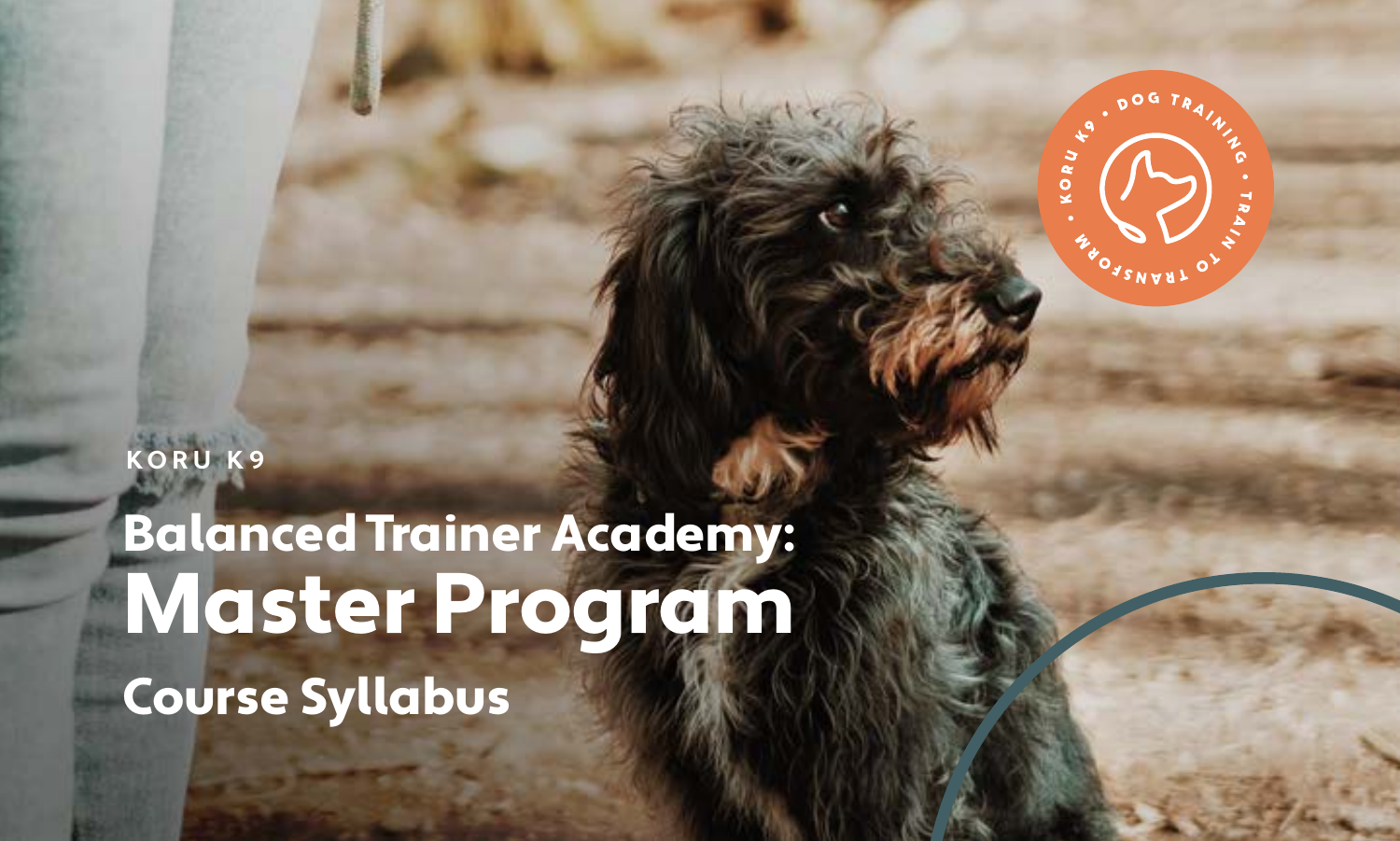#### **Daily Schedule**

Daily classes run from Tuesday to Saturday during both weeks of the course, with Sunday and Monday off in between. Classes begin every day at 8:30 a.m. Don't be late! You're welcome to bring coffee or breakfast with you each morning.

We start each day with daily dog husbandry chores. After the animals are taken care of, we sit down for a lecture and review the day's topics. We take a 15-minute break at 11 a.m. and lunchtime is from 12:30 p.m. to 2 p.m. During lunch, we ask you to please leave the training yard and training room. After lunch, we meet at the training yard for the second half of training, which runs until between 5 p.m. and 5:30 p.m.

On the last day of class, we administer a written test after morning husbandry chores. You have

one hour to complete the test and must achieve 80% or higher to pass the course. After the written test, we have a verbal and hands-on test to make sure you can properly explain how to introduce training tools and concepts to the clientele.

#### **Safety Reminder**

We will be working with aggressive dogs that have bite histories. Be mindful of each other's space and check all safety tools and back-ups prior to taking a dog into the training yard or training room. No dog-to-dog interaction is allowed. All dogs must be leashed at all times.

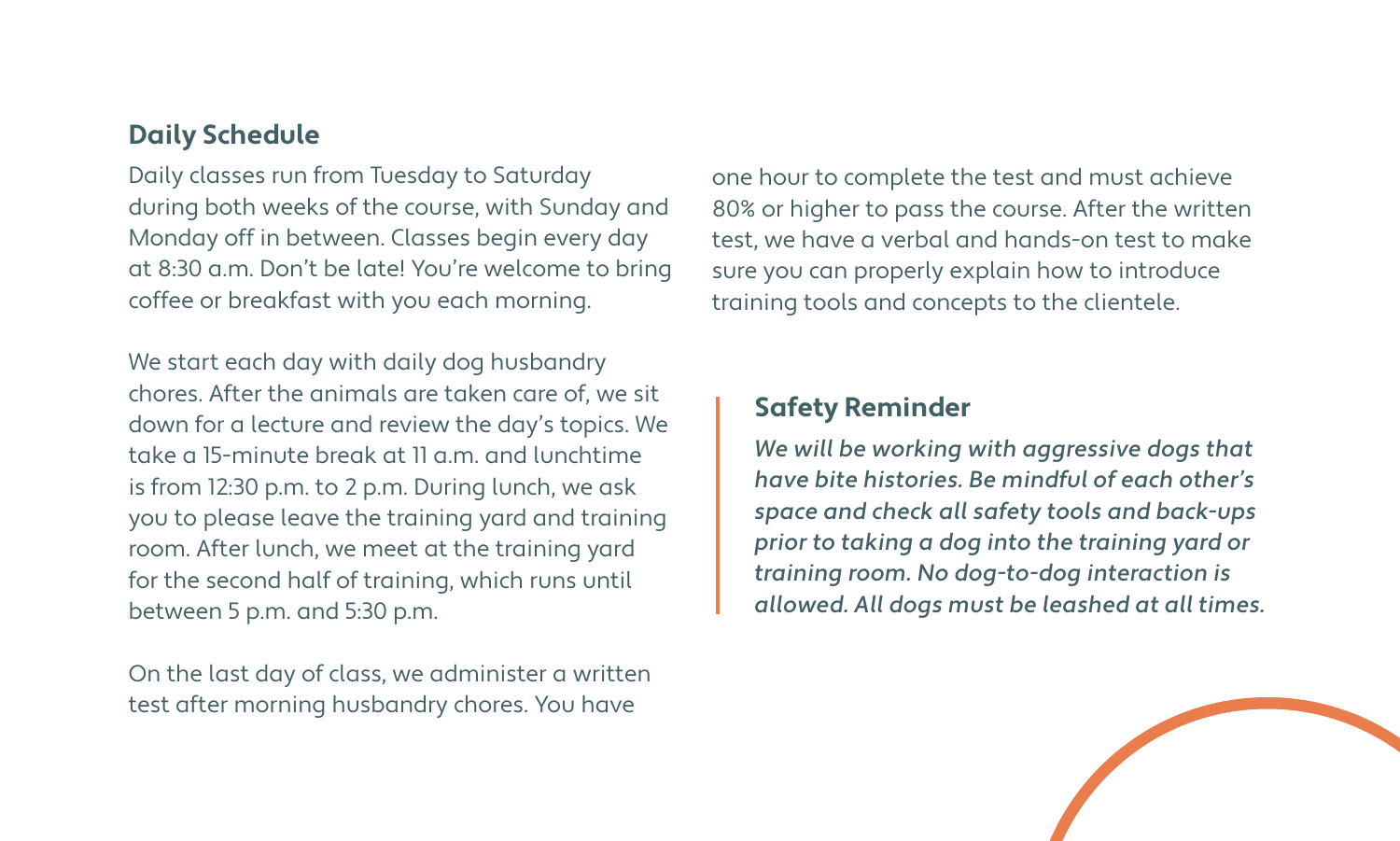# WHAT TO EXPECT

## **Day 1**

- Building motivation and relationships
- Understanding breeds and their requirements
- Shaping, luring and conditioning
- Building rapport with a dog
- Why does a dog do anything?

## **Day 2**

• Animal husbandry for multiple dogs, including sanitation, vaccinations, daily exercise and more

## **Day 3**

- Genetics, drives and how they translate to behavioral issues
- Case studies
- eCollar introduction

## **Day 4**

- Engagement in the environment and socialization
- Managing your own schedule
- Using communication programs
- About Team Koru
- Client communication

#### **Day 5**

• Learn to apply NePoPo™ from NePoPo™ Gold School Graduate Heather Dodson

WEEK ONE

- Unforced Forced Fetch
- How to properly conduct an onboard
- Writing recap emails
- Creating client training plans
- Writing homework for clients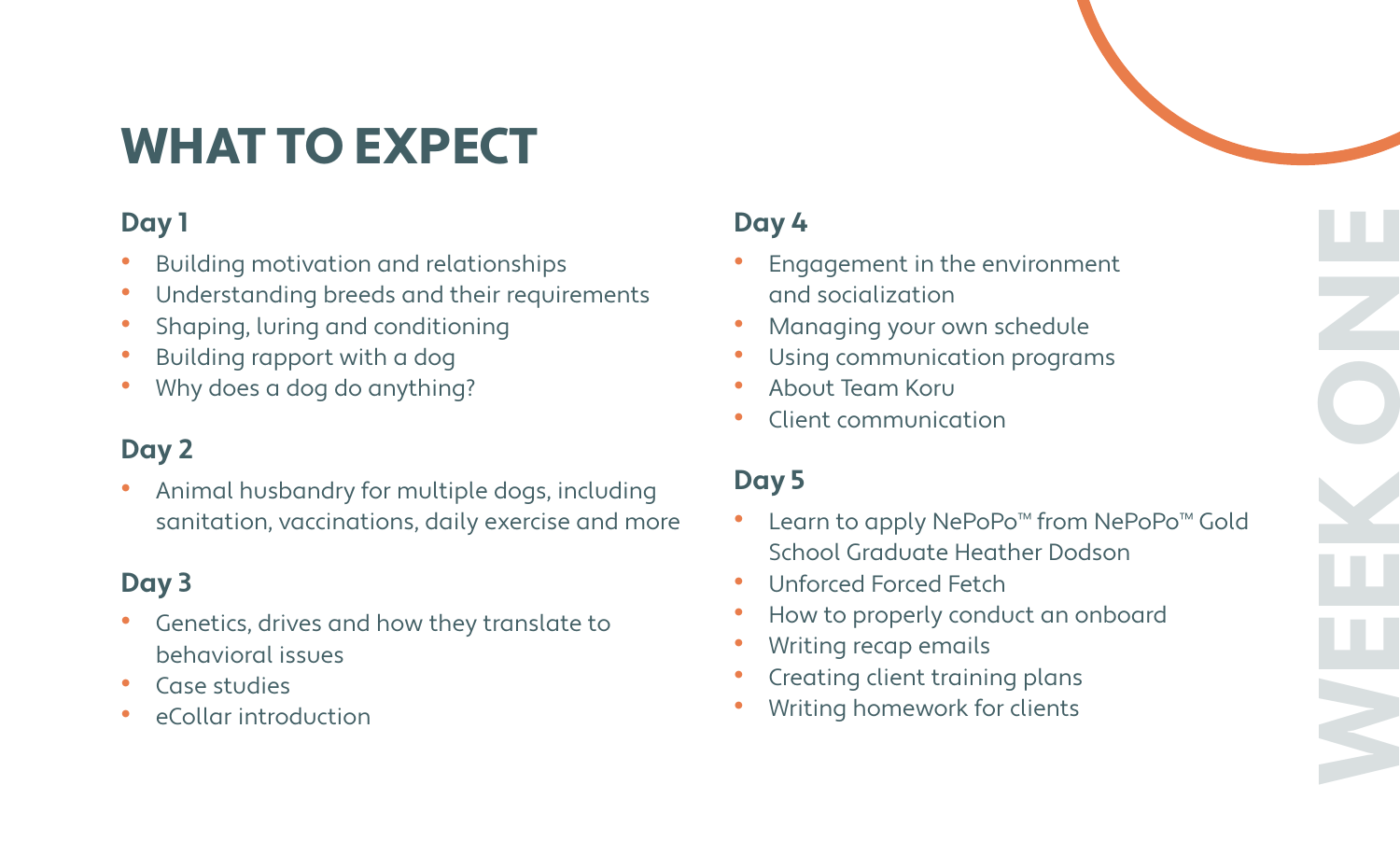### **Day 6**

- Chunking behaviors together
- Phasing out cues
- **Pressure**
- Visuals
- Consolidation of learning and training the client
- **Socialization**
- Direct vs. indirect rewards

### **Day 7**

- Proper use of various tools used in dog training
- Working with aggressive animals
- Safety during multi-dog interactions
- Revisit housekeeping and managing your own schedule
- **Creating client videos**
- Public speaking

### **Day 8**

- Behavior modification
- Health and nutrition
- Pain-related behavioral problems
- Understanding aggression
- Replacement behaviors and incompatible behaviors

#### **Day 9**

- Shadow onboards
- Go-home lessons, recap lessons, pick-ups and assist with lessons
- Intro to Nosework
- GRC
- Drive outlets
- Invoicing
- Next steps
- Mock onboard, mock recap lesson and mock go-home lesson

#### **Day 10**

- Written exam
- Verbal and practical test